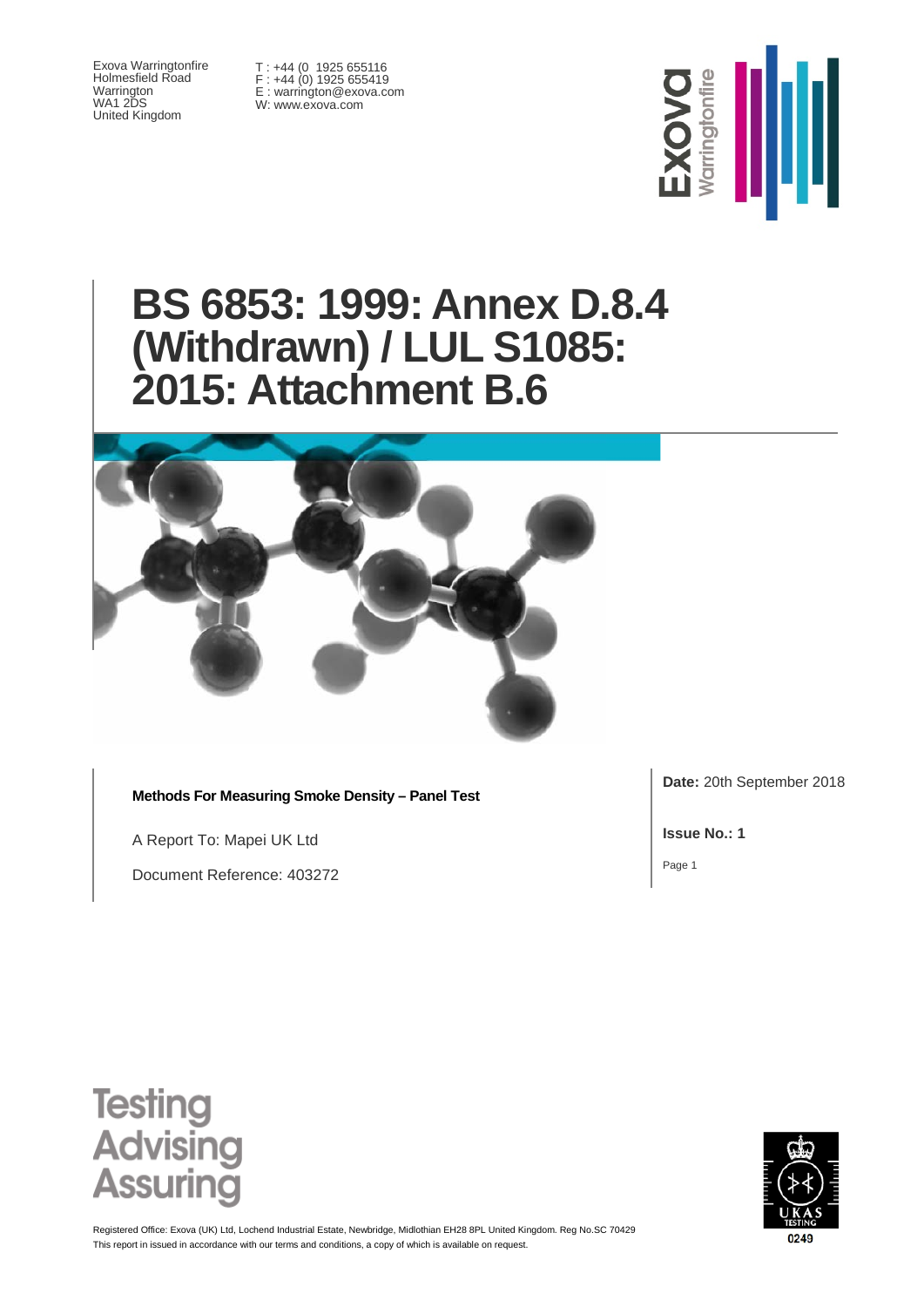

### <span id="page-1-0"></span>**Executive Summary**

**Objective** To determine the smoke density of the following product when tested in accordance with BS 6853: 1999 incorporating amendment No. 1 Annex D.8.4 (Withdrawn) / LUL S1085: 2015: Attachment B.6.

| <b>Generic Description</b>                                                                | <b>Product reference</b>                             | <b>Thickness</b><br>or<br>application rate | Weight per unit<br>area or density |  |
|-------------------------------------------------------------------------------------------|------------------------------------------------------|--------------------------------------------|------------------------------------|--|
| Coating system applied to                                                                 | None assigned                                        | 14.98mm*                                   | 14.97kg/m <sup>2*</sup>            |  |
| calcium silicate based board                                                              |                                                      |                                            |                                    |  |
|                                                                                           | Individual components used to manufacture composite: |                                            |                                    |  |
| Top coating                                                                               | "Mapecoat ACT 196"                                   | $2 \times 0.15$ kg/m <sup>2</sup>          | $1.2$ g/cm <sup>2</sup>            |  |
| Mesh                                                                                      | "Mapetherm Net"                                      | 1 <sub>mm</sub>                            | $160$ g/m <sup>2</sup>             |  |
| Coating                                                                                   | "Planitop 210"                                       | 3mm                                        | $1310$ kg/m <sup>3</sup>           |  |
| Primer                                                                                    | "Malech"                                             | $0.1$ kg/m <sup>2</sup>                    | $1.01$ g/cm <sup>3</sup>           |  |
| Substrate                                                                                 | "Promat - Brandschultzbauplatten;                    | 12mm                                       | $870$ kg/m <sup>3</sup>            |  |
|                                                                                           | Promatect-H"                                         |                                            |                                    |  |
| Please see pages 5 & 6 of this test report for the full description of the product tested |                                                      |                                            |                                    |  |

**Test Sponsor** Mapei UK Ltd, Mapei House, Steel Park Road, Halesowen, West Midlands, B62 8HD

**Test Results:**

|               | Specimen No. 1 | Specimen No. 2 | Average |
|---------------|----------------|----------------|---------|
| $AO$ (ON)     | 0.940          | 1.01           | 0.975   |
| $A_{O}$ (OFF) | 1.35           | 1.44           | 1.40    |

**Date of Test** 23<sup>rd</sup> August 2018

# <span id="page-1-1"></span>**Signatories**



\* For and on behalf of **Exova Warringtonfire**.

Report Issued: 20th September 2018

| Authorised                |  |
|---------------------------|--|
| S. Deeming *              |  |
| <b>Business Unit Head</b> |  |

This version of the report has been produced from a .pdf format electronic file that has been provided by **Exova Warringtonfire** to the sponsor of the report and must only be reproduced in full. Extracts or abridgements of reports must not be published without permission of **Exova Warringtonfire**.

Document No.: 403272 Page No.: 2 of 13 Client: Mapei UK Ltd Issue No.: 1

Author: T. Kinder Issue Date: 20th September 2018

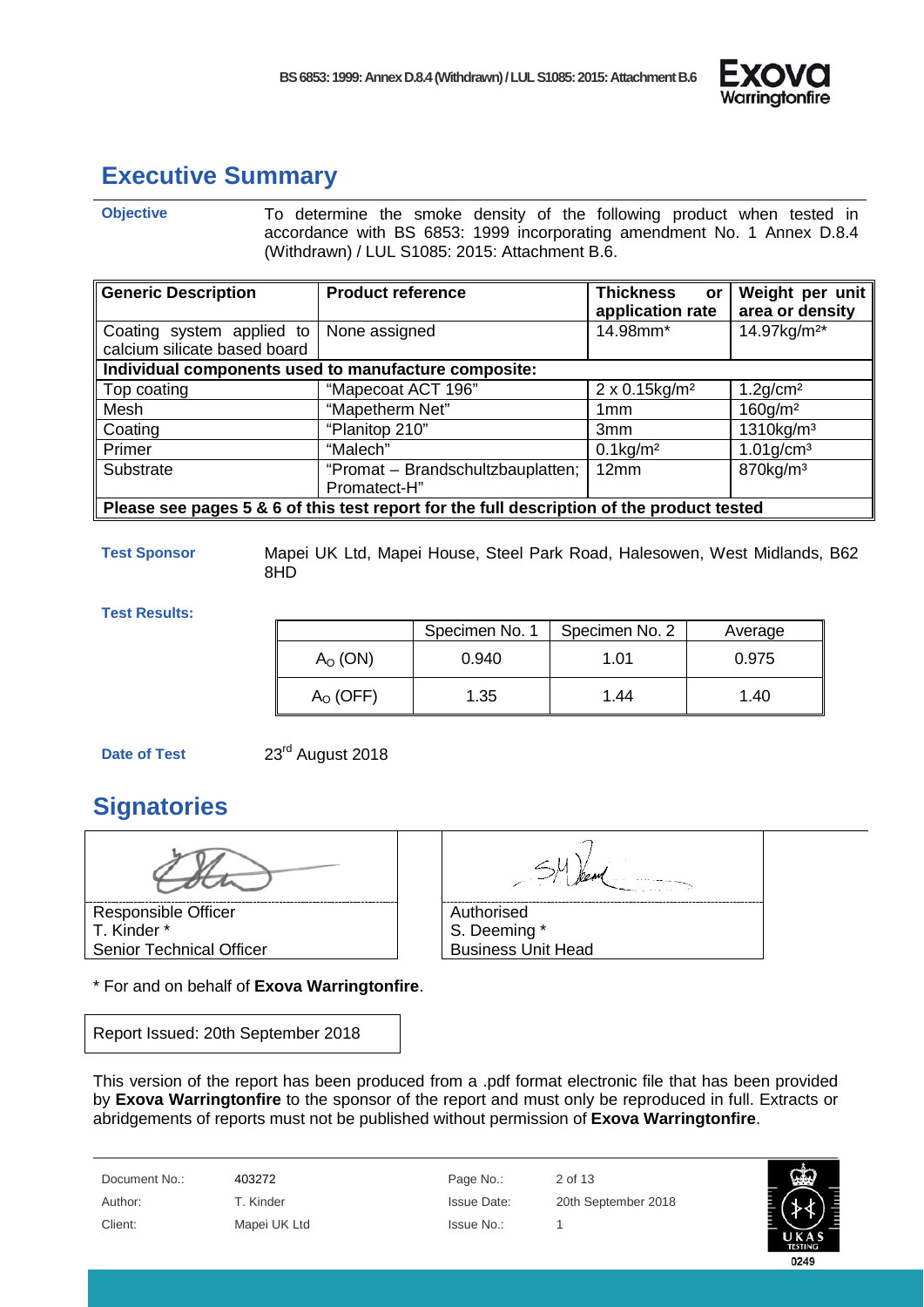

PAGE NO.

#### **CONTENTS**

Document No.: Author: Client:

403272 T. Kinder Mapei UK Ltd Page No.: Issue Date: Issue No.:

3 of 13 20th September 2018  $\mathbf{1}$ 

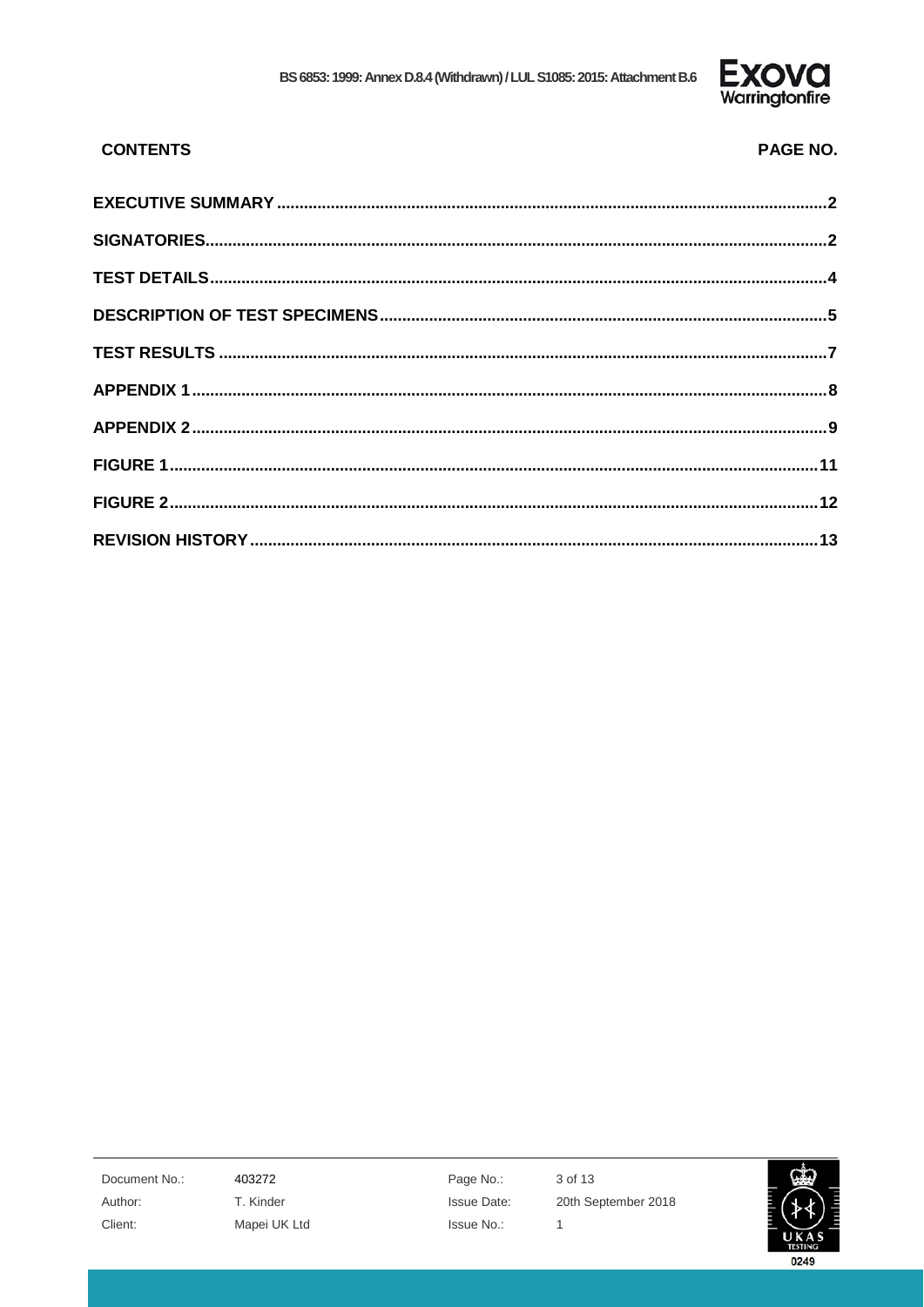

### <span id="page-3-0"></span>**Test Details**

| <b>Purpose of test</b>                | To determine the performance of a specimen when it is subjected to the<br>conditions of test specified in BS 6853: 1999, Incorporating Amendment No.1,<br>"Code of practice for fire precautions in the design and construction of passenger<br>carrying trains" Annex D.8.4 (Withdrawn) / LUL S1085: 2015: Attachment B.6<br>"Panel test".                                                                                                                                                                            |
|---------------------------------------|------------------------------------------------------------------------------------------------------------------------------------------------------------------------------------------------------------------------------------------------------------------------------------------------------------------------------------------------------------------------------------------------------------------------------------------------------------------------------------------------------------------------|
|                                       | The test was performed in accordance with the procedure specified in BS 6853:<br>1999 Annex D, Incorporating Amendment No. 1, Clause D.8.4 (Withdrawn) / LUL<br>S1085: 2015: Attachment B.6 and this report should be read in conjunction with<br>that Standard.                                                                                                                                                                                                                                                       |
| <b>Scope of test</b>                  | BS 6853: 1999, Incorporating Amendment No.1, Annex D.8.4 (Withdrawn) / LUL<br>S1085: 2015: Attachment B.6 details a test procedure, the results being<br>expressed as $Ao$ (ON) and $Ao$ (OFF) values, for the measurement of the density<br>of smoke emitted from a panel burning under the defined conditions of test. The<br>results are used to determine compliance with the criteria given in BS 6853: 1999<br>Incorporating amendment No. 1 Tables 2, 3, 5, 6 & 10 (Withdrawn) and LUL<br>S1085: 2015: Table 2. |
|                                       | The requirements specified in these tables are detailed in Appendix 2.                                                                                                                                                                                                                                                                                                                                                                                                                                                 |
| <b>Instruction to test</b>            | The test was conducted on the 23 <sup>rd</sup> August 2018 at the request of Mapei UK<br>Ltd, the sponsor of the test.                                                                                                                                                                                                                                                                                                                                                                                                 |
| <b>Provision of test</b><br>specimens | specimens were supplied by the sponsor of the test. Exoval<br>The<br>Warringtonfire was not involved in any selection or sampling procedure.                                                                                                                                                                                                                                                                                                                                                                           |
| <b>Conditioning of</b><br>specimens   | The specimens were received on the $7th$ August 2018.                                                                                                                                                                                                                                                                                                                                                                                                                                                                  |
|                                       | The test specimens were conditioned by maintaining them in indoor ambient<br>conditions for 72 hours and then for a minimum of 16 hours at $23 \pm 2^{\circ}$ C and a<br>relative humidity of $50 \pm 5\%$ .                                                                                                                                                                                                                                                                                                           |
| <b>Exposed face</b>                   | The coated face of the specimens was exposed to the flame. Restraining clips<br>were used to prevent excessive movement of the test specimen.                                                                                                                                                                                                                                                                                                                                                                          |
| <b>Ignition source</b>                | Fire source No 1, alcohol, as detailed in LUL S1085: 2015: clause B.3.1 was<br>used.                                                                                                                                                                                                                                                                                                                                                                                                                                   |

| Document No.: |  |
|---------------|--|
| Author:       |  |
| Client:       |  |

A03272 Page No.: 4 of 13 Mapei UK Ltd **Issue No.:** 1

T. Kinder **Internal Issue Date:** 20th September 2018

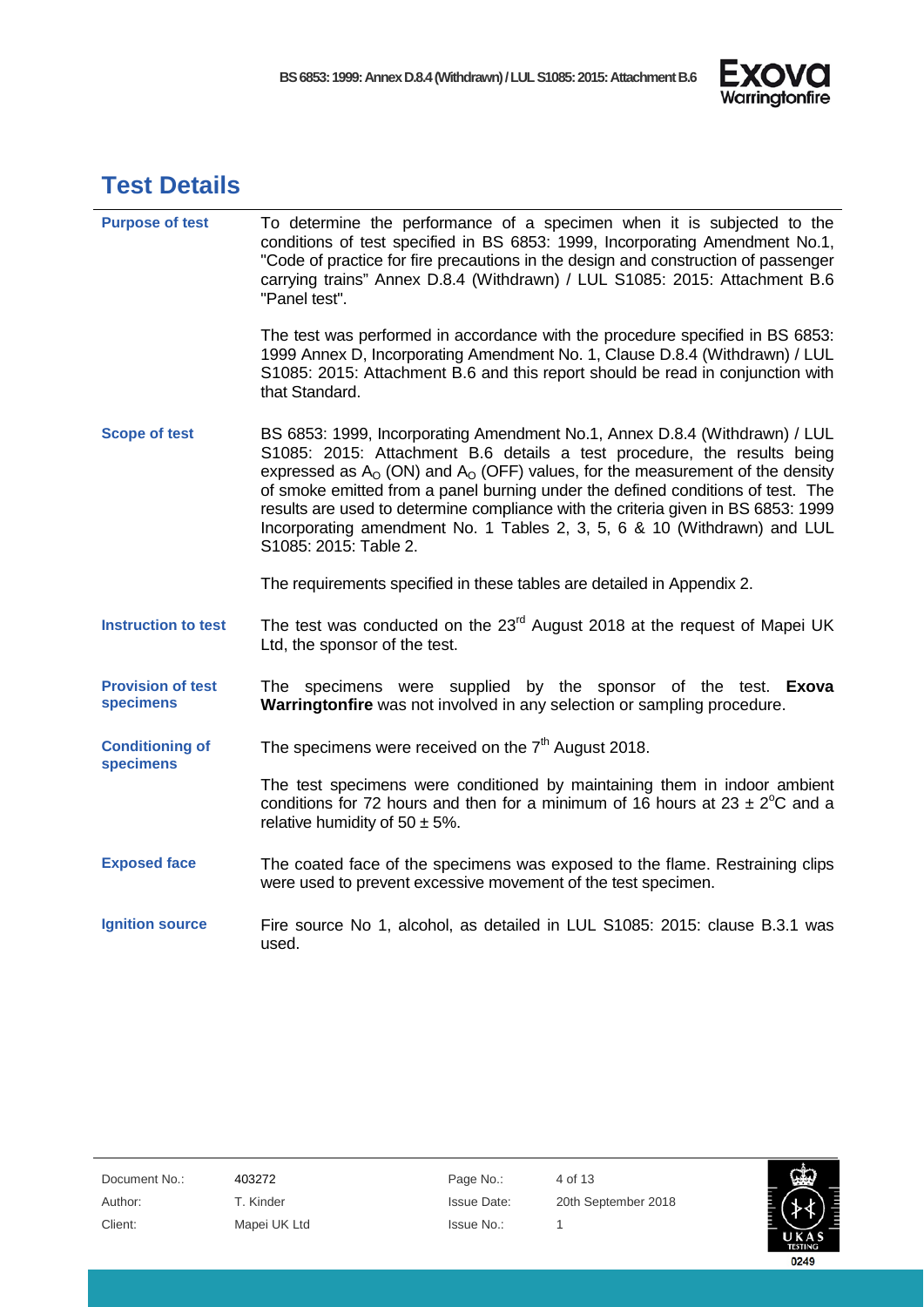

### <span id="page-4-0"></span>**Description of Test Specimens**

The description of the specimens given below has been prepared from information provided by the sponsor of the test. This information has not been independently verified by **Exova Warringtonfire.**  All values quoted are nominal, unless tolerances are given.

| General description      |                              | Coating system applied to calcium silicate based board      |  |
|--------------------------|------------------------------|-------------------------------------------------------------|--|
| Name of manufacturer     |                              | Mapei                                                       |  |
| <b>Overall thickness</b> |                              | 14.98mm (determined by Exova Warringtonfire)                |  |
|                          | Overall weight per unit area | 14.97kg/m <sup>2</sup> (determined by Exova Warringtonfire) |  |
|                          | Generic type                 | Acrylic based paint                                         |  |
|                          | Product reference            | "Mapecoat ACT 196"                                          |  |
|                          | Name of manufacturer         | Mapei                                                       |  |
|                          | Colour reference             | "White"                                                     |  |
| Top                      | Number of coats              | Two                                                         |  |
| coating                  | Application rate per coat    | $0.15$ kg/m <sup>2</sup>                                    |  |
|                          | Weight per unit area         | $1.2$ g/cm <sup>2</sup>                                     |  |
|                          | Application method           | Roller or brush                                             |  |
|                          | Curing process per coat      | 24 hours touch dry                                          |  |
|                          | Flame retardant details      | See Note 1 below                                            |  |
|                          | Generic type                 | Reinforcing mesh                                            |  |
|                          | Product reference            | "Mapetherm Net"                                             |  |
|                          | Name of manufacturer         | Mapei                                                       |  |
|                          | Colour reference             | "White"                                                     |  |
| Mesh                     | Number of layers             | 1                                                           |  |
|                          | <b>Thickness</b>             | 1 <sub>mm</sub>                                             |  |
|                          | Cell dimensions              | 4mm x 4mm                                                   |  |
|                          | Weight per unit area         | $160$ g/m <sup>2</sup>                                      |  |
|                          | Flame retardant details      | The component is inherently flame retardant                 |  |
|                          | Generic type                 | Cement render                                               |  |
|                          | Product reference            | "Planitop 210"                                              |  |
|                          | Name of manufacturer         | Mapei                                                       |  |
|                          | Colour reference             | "White"                                                     |  |
| Coating                  | Number of coats              | One                                                         |  |
|                          | Application thickness        | 3mm                                                         |  |
|                          | Density                      | 1310kg/m <sup>3</sup>                                       |  |
|                          | Application method           | <b>Trowel</b>                                               |  |
|                          | Curing process per coat      | 24 hours touch dry                                          |  |
|                          | Flame retardant details      | See Note 1 below                                            |  |
|                          | Generic type                 | Acrylic primer                                              |  |
|                          | Product reference            | "Malech"                                                    |  |
| Primer                   | Name of manufacturer         | Mapei                                                       |  |
|                          | Colour reference             | "Clear"                                                     |  |
|                          | Number of coats              | One                                                         |  |
|                          | Application rate             | $0.1$ kg/m <sup>2</sup>                                     |  |
|                          | Density                      | $1.01$ g/cm <sup>3</sup>                                    |  |
|                          | Application method           | <b>Trowel</b>                                               |  |
|                          | Curing process per coat      | 24hrs touch dry                                             |  |
|                          | Flame retardant details      | See Note 1 below                                            |  |

#### Continued on next page

| Document No.: | 403272       | Page No.:   | 5 of 13             |
|---------------|--------------|-------------|---------------------|
| Author:       | T. Kinder    | Issue Date: | 20th September 2018 |
| Client:       | Mapei UK Ltd | Issue No.:  |                     |

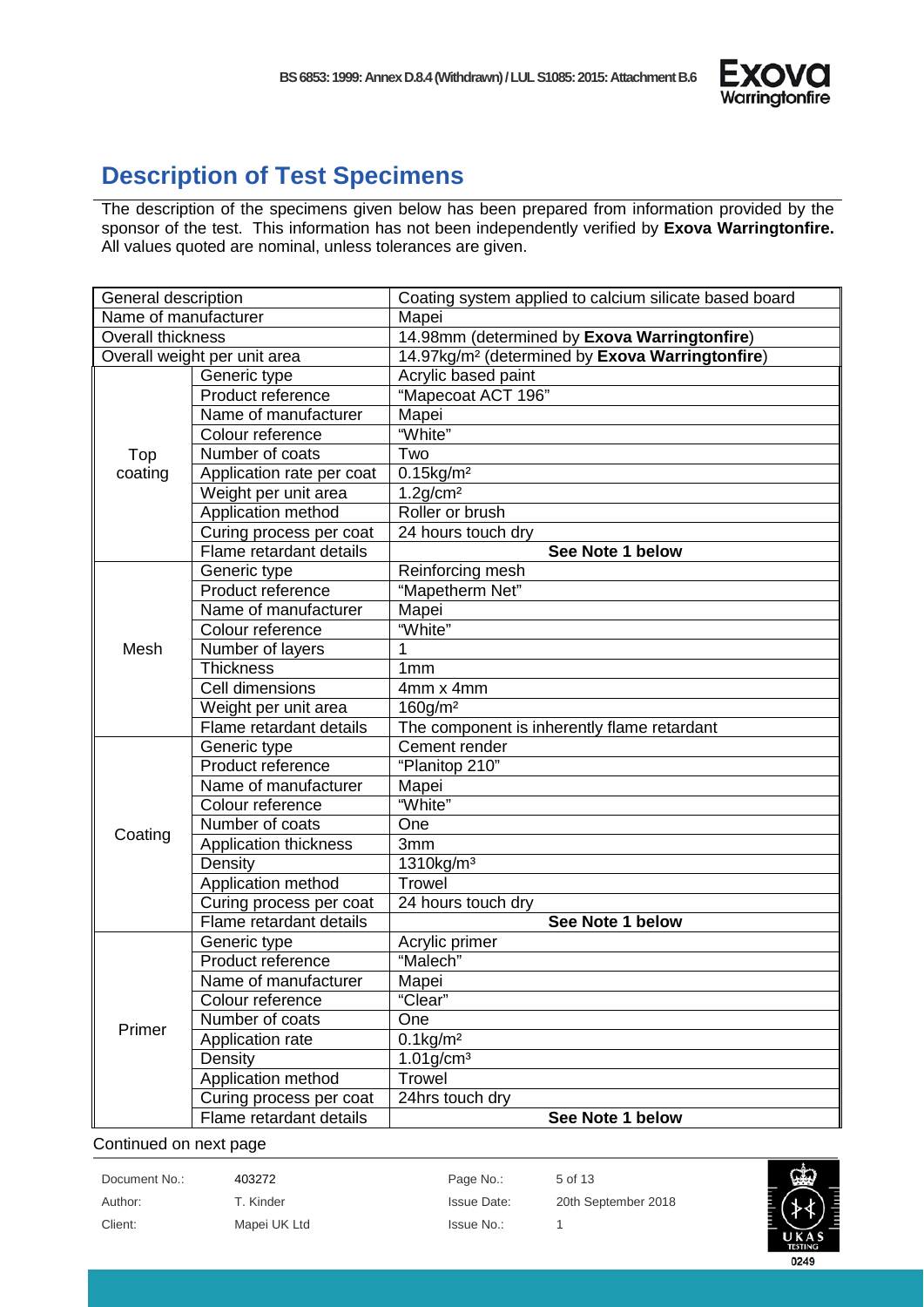

|              | Product reference            | "Promat - Brandschultzbauplatten; Promatect-H" |
|--------------|------------------------------|------------------------------------------------|
|              | Generic type                 | Calcium Silicate based board                   |
| Substrate    | Name of manufacturer         | Promat                                         |
|              | <b>Thickness</b>             | 12mm                                           |
|              | Density                      | 870kg/m <sup>3</sup>                           |
|              | Flame retardant details      | The substrate is inherently flame retardant    |
| <b>Brief</b> | description of manufacturing | Net is applied into wet basecoat material.     |
| process      |                              |                                                |

**Note 1. The sponsor of the test has confirmed that no flame retardant additives were utilised in the production of the component.**

Document No.: 403272 403272 Page No.: 6 of 13 Client: Mapei UK Ltd Issue No.: 1

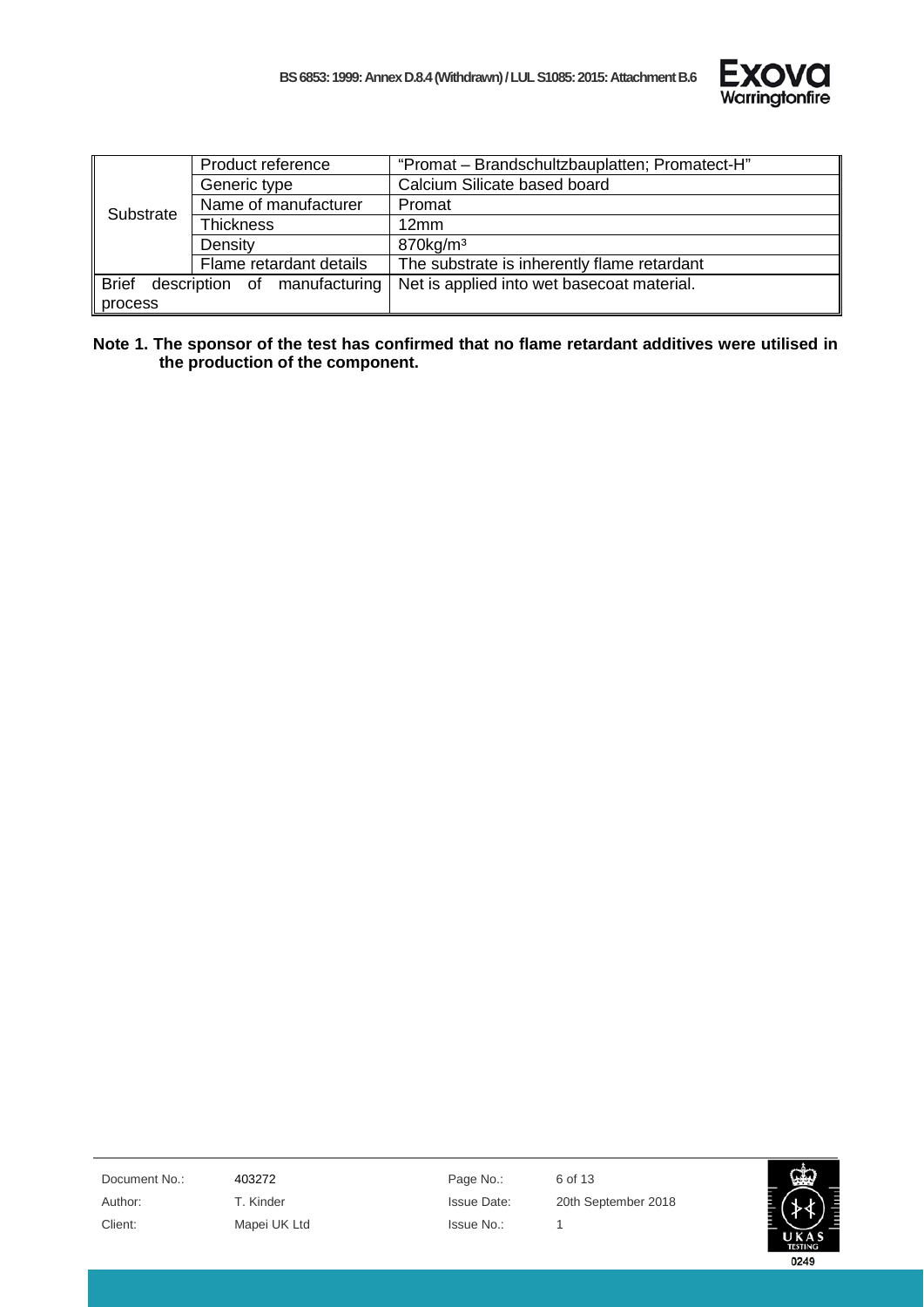

### <span id="page-6-0"></span>**Test Results**

**Applicability of test results** The test results relate only to the behaviour of the test specimens of the product under the particular conditions of test, they are not intended to be the sole criterion for assessing the potential fire hazard of the product in use.

> The test results relate only to the specimens of the product in the form in which they were tested. Small differences in the composition or thickness of the product may significantly affect the performance during the test and may therefore invalidate the test results. Care should be taken to ensure that any product which is supplied or used is fully represented by the specimens which were tested.

#### **Test results**

|            | Specimen No. 1 | Specimen No. 2 | Average |
|------------|----------------|----------------|---------|
| $AO$ (ON)  | 0.940          | 1.01           | 0.975   |
| $AO$ (OFF) | 1.35           | 1.44           | 1.40    |

Standard Deviation  $Ao (ON) = 0.0495$  $Ao(OFF) = 0.0636$ 

Visual observations made during the test are given in Appendix 1.

The changes in  $A<sub>o</sub>$  with time and % transmittance with time were continuously recorded and graphs are presented in Figures 1 and 2.

**Validity** The specification and interpretation of fire test methods are the subject of ongoing development and refinement. Changes in associated legislation may also occur. For these reasons it is recommended that the relevance of test reports over five years old should be considered by the user. The laboratory that issued the report will be able to offer, on behalf of the legal owner, a review of the procedures adopted for a particular test to ensure that they are consistent with current practices, and if required may endorse the test report.

> This report may only be reproduced in full. Extracts or abridgements shall not be published without permission of **Exova Warringtonfire**.

| Document No.: | 403272       | Page No.:   | 7 of 13 |
|---------------|--------------|-------------|---------|
| Author:       | T. Kinder    | Issue Date: | 20th Se |
| Client:       | Mapei UK Ltd | Issue No.:  |         |

T. Kinder **Issue Date:** 20th September 2018

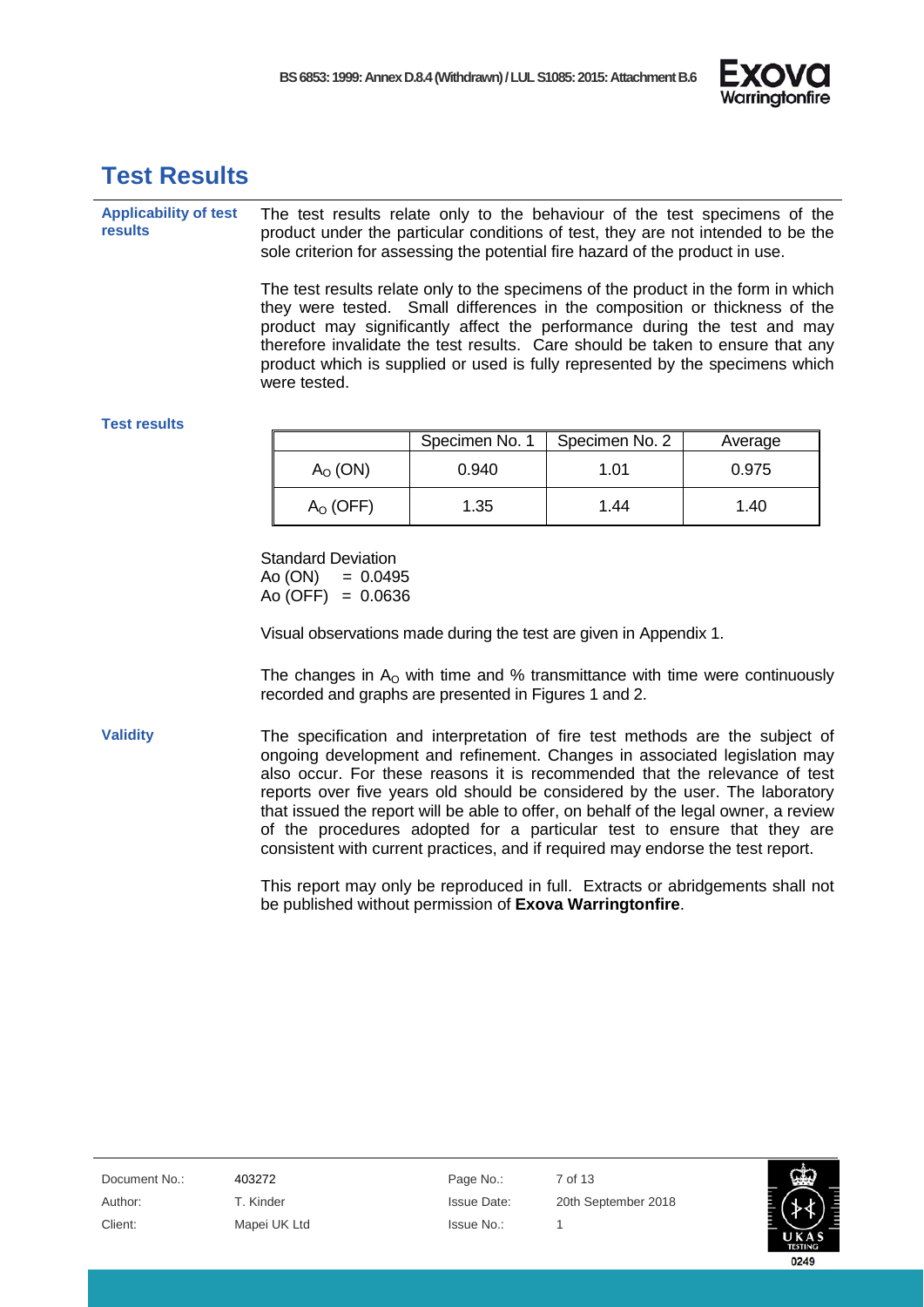

#### <span id="page-7-0"></span>**Appendix 1**

#### **Observations during test of Specimen 1**

- 00:01 Ignition of fire source, test commenced.
- 02:47 The surface of the specimen began to char and blister.
- 10:00 No change, the fire source continued to flame.
- 20:00 No change, the fire source continued to flame.
- 23:46 Fire source consumed. All flaming ceased.
- 40:00 Test terminated.

#### **Observations during test of Specimen 2**

- 00:01 Ignition of fire source, test commenced.
- 02:52 The surface of the specimen began to char and blister.
- 10:00 No change, the fire source continued to flame.
- 20:00 No change, the fire source continued to flame.
- 23:39 Fire source consumed. All flaming ceased.
- 40:00 Test terminated.

Document No.: 403272 Page No.: 8 of 13 Client: Mapei UK Ltd Issue No.: 1

Author: T. Kinder Issue Date: 20th September 2018

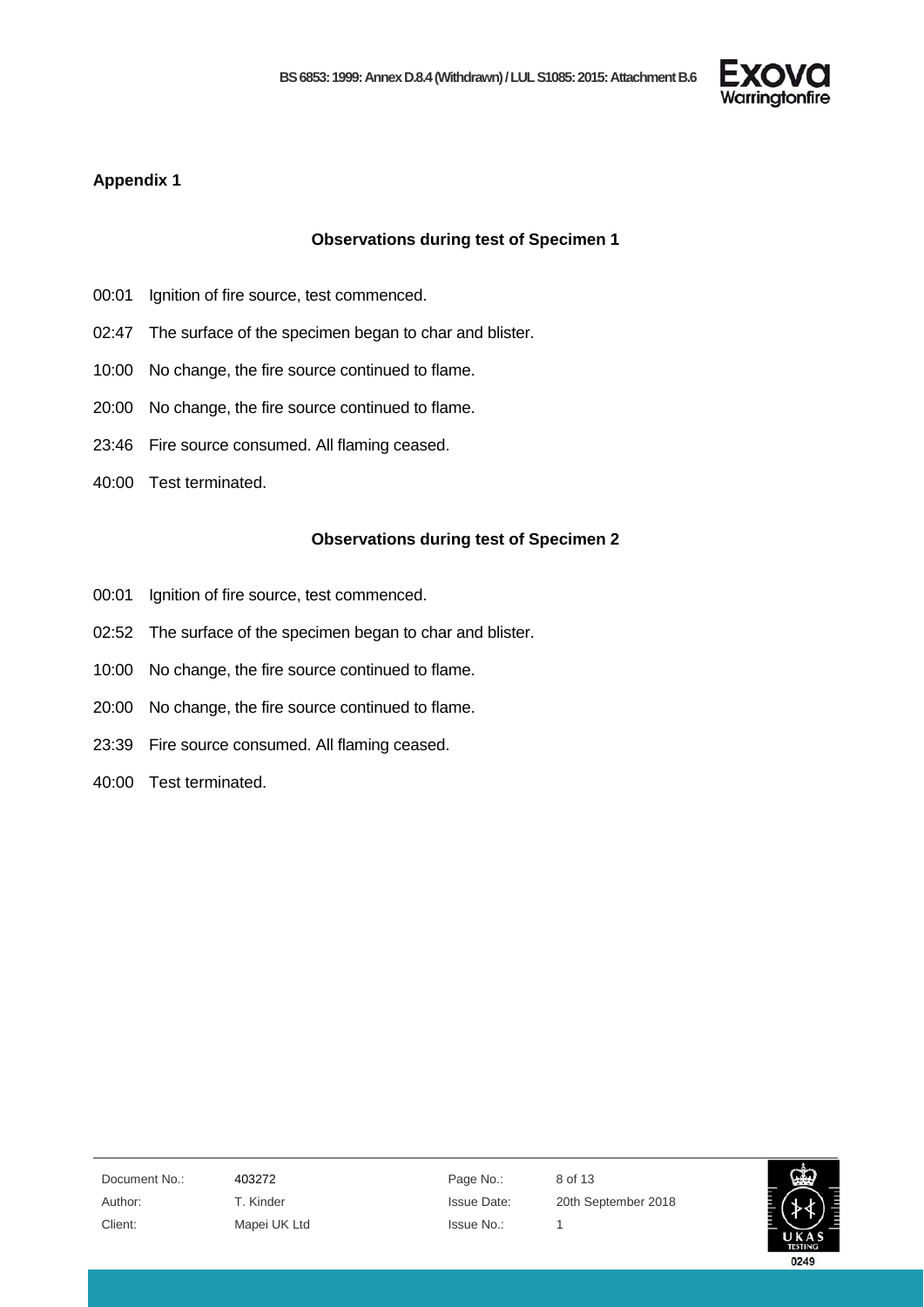

#### <span id="page-8-0"></span>**Appendix 2**

#### **Table 2 of BS 6853:1999 (Withdrawn) – Interior Vertical Surfaces**

|                                                   | Parameter                            | Pass / Fail Criteria                        |                                             |                                     |  |
|---------------------------------------------------|--------------------------------------|---------------------------------------------|---------------------------------------------|-------------------------------------|--|
| Test                                              |                                      | Vehicle Cat 1a                              | Vehicle Cat 1b                              | Vehicle Cat 2                       |  |
| <b>BS 476: Part 6</b>                             | Index I1 (max)<br>Index I (max)      | 6 (VL surfaces: nc)<br>12 (VL surfaces: nc) | 6 (VL surfaces: nc)<br>12 (VL surfaces: nc) | nc<br>nc.                           |  |
| <b>BS 476: Part 7</b>                             | Worst<br>permissible<br><b>Class</b> | Class 1<br>(VL surfaces Class 2)            | Class 1<br>(VL surfaces Class 2)            | Class 1<br>(VL surfaces<br>Class 2) |  |
| Annex D Panel<br>Smoke test                       | $AO$ (ON)<br>$Ao$ (OFF)              | 2.6<br>3.9                                  | 4.2<br>6.3                                  | 9.4<br>14                           |  |
| <b>Annex B Toxicity</b><br>test                   | $R$ (max)                            | 1.0                                         | 1.6                                         | 3.6                                 |  |
| Nc: no criterion, Note, values of $Ao$ are maxima |                                      |                                             |                                             |                                     |  |

#### **Table 3 of BS 6853:1999 (Withdrawn) – Interior Horizontal Prone Surfaces**

| Test                                                                        |                                      | Pass / Fail Criteria                               |                                               |               |
|-----------------------------------------------------------------------------|--------------------------------------|----------------------------------------------------|-----------------------------------------------|---------------|
|                                                                             | Parameter                            | Vehicle Cat 1a                                     | Vehicle Cat 1b                                | Vehicle Cat 2 |
| <b>BS 476: Part 6</b>                                                       | Index I1 (max)<br>Index $l$ (max)    | 6 (HPL surfaces: nc)<br>12 (HPL surfaces: nc)      | 6 (HPL surfaces: nc)<br>12 (HPL surfaces: nc) | nc<br>nc      |
| <b>BS 476: Part 7</b>                                                       | Worst<br>permissible<br><b>Class</b> | Class 1 0mm <sup>a</sup><br>(HPL surfaces Class 1) | Class 1                                       | Class 1       |
| Annex D Panel                                                               | $A_{\Omega}$ (ON)                    | 2.6                                                | 4.2                                           | 9.4           |
| Smoke test                                                                  | $AO$ (OFF)                           | 3.9                                                | 6.3                                           | 14            |
| Annex B Toxicity<br>test                                                    | $R$ (max)                            | 1.0                                                | 1.6                                           | 3.6           |
| Nc: no criterion, $^a$ No spread of flame, Note, values of $A_0$ are maxima |                                      |                                                    |                                               |               |

#### **Table 5 of BS 6853:1999 (Withdrawn) Exterior Vertical Surfaces**

|                                                   | Parameter         | Pass / Fail Criteria |                    |               |
|---------------------------------------------------|-------------------|----------------------|--------------------|---------------|
| Test                                              |                   | Vehicle Cat 1a       | Vehicle Cat 1b     | Vehicle Cat 2 |
|                                                   | Worst             | Class 1              | Class 1            |               |
| <b>BS 476: Part 7</b>                             | permissible       | (VL surfaces Class   | (VL surfaces Class | Class 2       |
|                                                   | <b>Class</b>      | 2)                   |                    |               |
| Annex D Panel                                     | $A_{\Omega}$ (ON) | 4.4                  | 7.0                | nc            |
| Smoke test                                        | $AO$ (OFF)        | 6.6                  | 10.5               | nc            |
| <b>Annex B Toxicity</b>                           | $R$ (max)         | 1.7                  | 2.7                | nc            |
| test                                              |                   |                      |                    |               |
| Nc: no criterion, Note, values of $A0$ are maxima |                   |                      |                    |               |

Document No.: 403272 And Page No.: 9 of 13 Client: Mapei UK Ltd Issue No.: 1

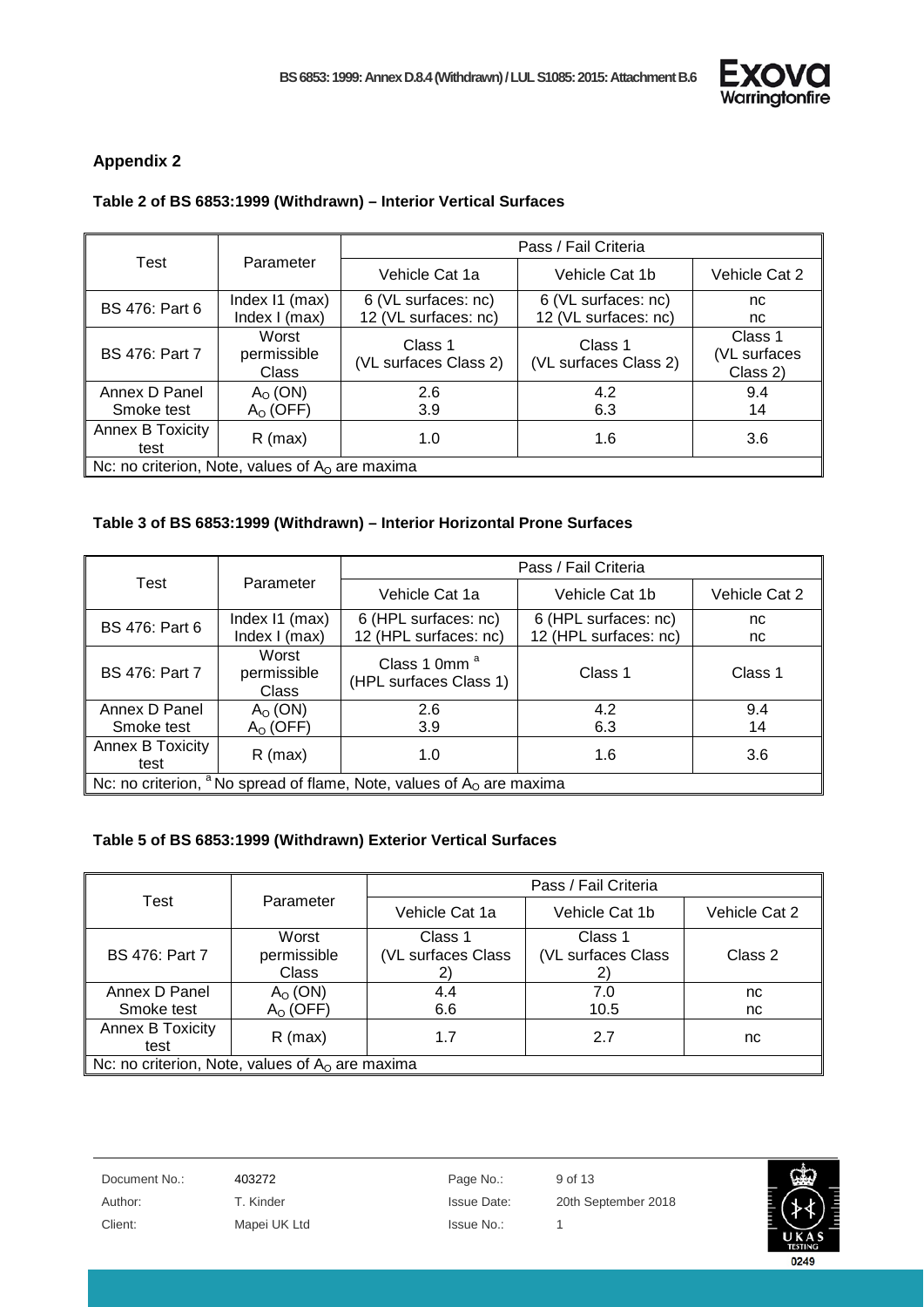

| Test                                              |                                   | Pass / Fail Criteria                             |                                      |                                      |
|---------------------------------------------------|-----------------------------------|--------------------------------------------------|--------------------------------------|--------------------------------------|
|                                                   | Parameter                         | Vehicle Cat 1a                                   | Vehicle Cat 1b                       | Vehicle Cat 2                        |
| <b>BS 476: Part 7</b>                             | Worst permissible<br><b>Class</b> | Class 1, 0mm <sup>a</sup><br>(HPL surfaces Class | Class 1<br>(HPL surfaces<br>Class 2) | Class 1<br>(HPL surfaces<br>Class 2) |
| Annex D Panel<br>Smoke test                       | $AO$ (ON)<br>$AO$ (OFF)           | 4.4<br>6.6                                       | 7.0<br>10.5                          | nc<br>nc                             |
| Annex B Toxicity<br>test                          | $R$ (max)                         | 1.7                                              | 2.7                                  | nc                                   |
| Nc: no criterion, <sup>a</sup> No spread of flame |                                   |                                                  |                                      |                                      |

#### **Table 6 of BS 6853:1999 (Withdrawn) Exterior Horizontal Prone Surfaces**

#### **Table 10 of BS 6853:1999 (Withdrawn) Seat Shell (Back and Base)**

|                                                      |                                   | Pass / Fail Criteria                                              |                                                                   |                                             |
|------------------------------------------------------|-----------------------------------|-------------------------------------------------------------------|-------------------------------------------------------------------|---------------------------------------------|
| Test                                                 | Parameter                         | Vehicle Cat 1a                                                    | Vehicle Cat 1b                                                    | Vehicle Cat 2                               |
| <b>BS 476: Part 6</b>                                | Index I1 (max)<br>Index $I$ (max) | 6 (VL and HPL<br>surfaces: nc)<br>12 (VL and HPL<br>surfaces: nc) | 6 (VL and HPL<br>surfaces: nc)<br>12 (VL and HPL<br>surfaces: nc) | nc.<br>nc                                   |
| <b>BS 476: Part 7</b>                                | Worst permissible<br>Class        | Class 1<br>(VL and HPL surfaces<br>Class 2)                       | Class 1<br>(VL and HPL<br>surfaces Class 2)                       | Class 1<br>(VL and HPL<br>surfaces Class 2) |
| Annex D Panel<br>Smoke test                          | $AO$ (ON)<br>$AO$ (OFF)           | 2.6<br>3.9                                                        | 4.2<br>6.3                                                        | 9.4<br>14.0                                 |
| Annex B Toxicity<br>test                             | R (max)                           | 1.0                                                               | 1.6                                                               | 3.6                                         |
| Nc: no criterion,<br>NOTE Values of $A_0$ are maxima |                                   |                                                                   |                                                                   |                                             |

**Table 2 of LUL S1085: 2015: – Smoke emission requirements for all vertical and ceiling surfaces**

| Location                         | <b>Test method</b>                         | <b>Requirement</b>                                                                          |  |  |
|----------------------------------|--------------------------------------------|---------------------------------------------------------------------------------------------|--|--|
|                                  | Option 1                                   |                                                                                             |  |  |
| Vertical and ceiling surfaces in | S1085: 2015: Attachment B.6                | Ao(ON) < $2.4 \text{ m}^2/\text{burn area}$<br>Ao(OFF) < $3.6 \text{ m}^2/\text{burn area}$ |  |  |
| tunnels                          |                                            |                                                                                             |  |  |
| Vertical and ceiling surfaces in | S1085: 2015: Attachment B.6                | Ao( $\overline{ON}$ ) < 3.6 m <sup>2</sup> /burn area                                       |  |  |
| stations                         |                                            | Ao(OFF) < 5.4 m <sup>2</sup> /burn area                                                     |  |  |
| Option 2                         |                                            |                                                                                             |  |  |
| Vertical and ceiling surfaces in | EN ISO 5659-2:                             | a) Ds maximum,                                                                              |  |  |
| stations                         | 50 kWm <sup>-2</sup> , without pilot flame | dimensionless, ≤150                                                                         |  |  |
|                                  |                                            |                                                                                             |  |  |
|                                  |                                            | b) VOF4 minutes $\leq$ 300                                                                  |  |  |

Document No.: 403272 403272 Page No.: 10 of 13

Client: Mapei UK Ltd Issue No.: 1

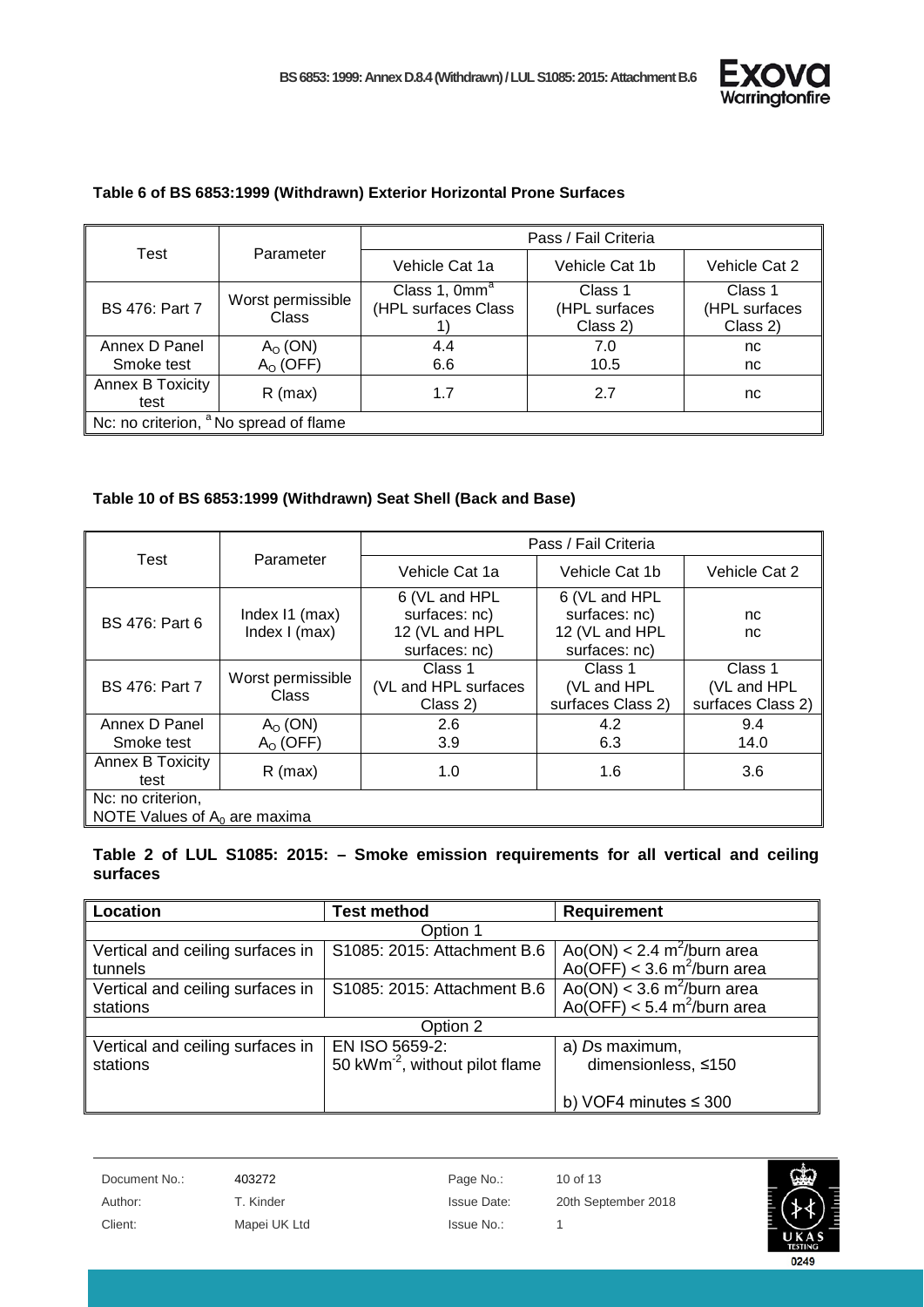

#### <span id="page-10-0"></span>**Figure 1**



**EWF No: 403272 - Specimen No: 1 Ao v Time and % Transmittance v Time** 

**Time in Seconds**

| Document No.: | 403272       | Page No.:          | 11 of 13            |                |
|---------------|--------------|--------------------|---------------------|----------------|
| Author:       | T. Kinder    | <b>Issue Date:</b> | 20th September 2018 |                |
| Client:       | Mapei UK Ltd | Issue No.:         |                     | <b>TESTING</b> |

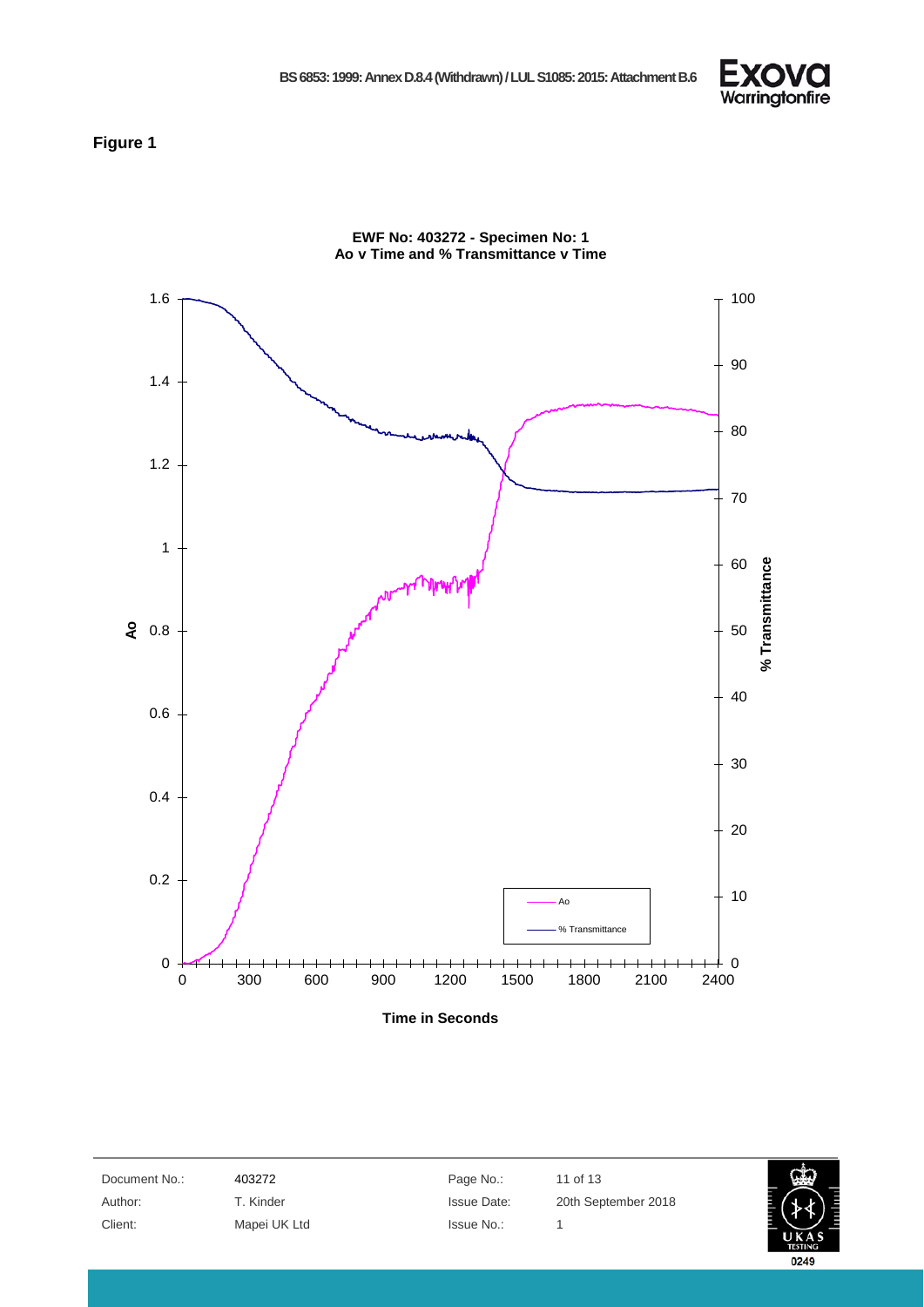

#### <span id="page-11-0"></span>**Figure 2**



| Document No.: | 403272       | Page No.:          | 12 of 13            |                |
|---------------|--------------|--------------------|---------------------|----------------|
| Author:       | T. Kinder    | <b>Issue Date:</b> | 20th September 2018 |                |
| Client:       | Mapei UK Ltd | Issue No.:         |                     |                |
|               |              |                    |                     | <b>TESTING</b> |

0249